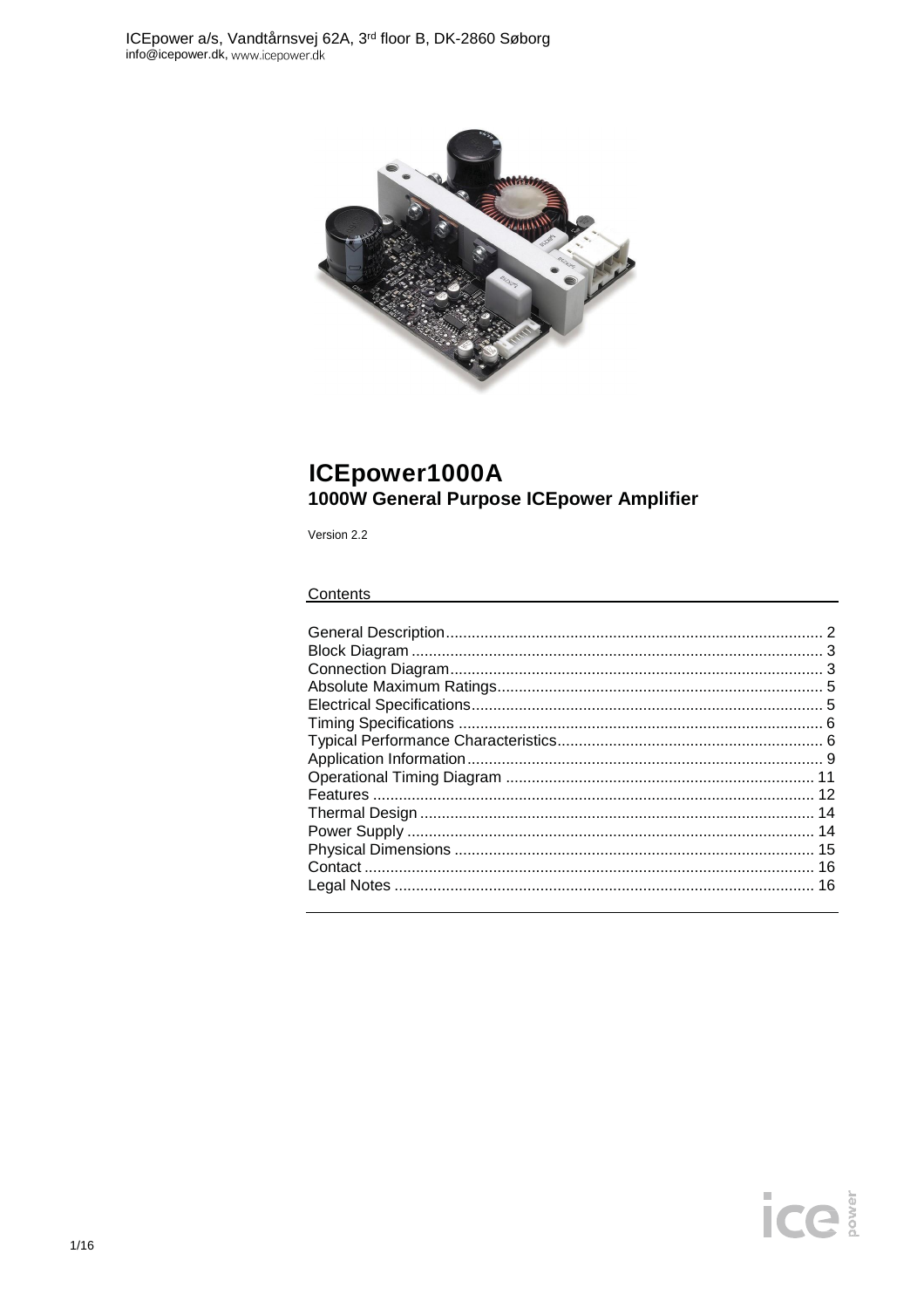## **General Description**

The ICEpower1000A is a general purpose amplifier solution. By usingpatented,state-of-the-artICEpower®analoguetechnology, the ICE power 1000A achieves extremely high fidelity in a compact package.

The 3 kHz bandwidth and the ability to operate from a variety of power sources means the ICEpower1000A can be used in:

- Active speakers and subwoofers
- A/V amplifiers/receivers
- Automotive amplifiers
- Musical instrument amplifiers
- Marine audio products
- Installation audio products



Figure 1: ICEpower1000A Size: 10 x 10 x 2.7cm

True high-end performance is guaranteed by the patented, proprietary COM modulation and MECC control techniques and the integrated, turn-keydesign reduces design-in cost and shortens Time-to-Market forthe end product.

#### **Key Specifications**

- 1000W @ 0.04% THD+N, 100Hz, 4Ω.
- Peak output current > 50A.
- 120dBA dynamic range.
- THD =  $0.008\%$  @ 100Hz, 1W
- THD+N < 0.1%, 0.1W 1000W, 4 $\Omega$ .
- Efficiency =  $93\%$  @ 500W, 8 $\Omega$ .
- Output impedance  $<$  5m $\Omega$  @ 1kHz.
- Power Supply Rejection Ratio >60dB.
- Output DC offset < 40mV.

#### **Key Features**

- Very rugged design for demanding use
- Soft mute/de-mute
- Stand-by mode for low power consumption
- Under voltage protection
- Monitor output
- Balanced input and output
- Excellent EMIperformance
- No heat sink required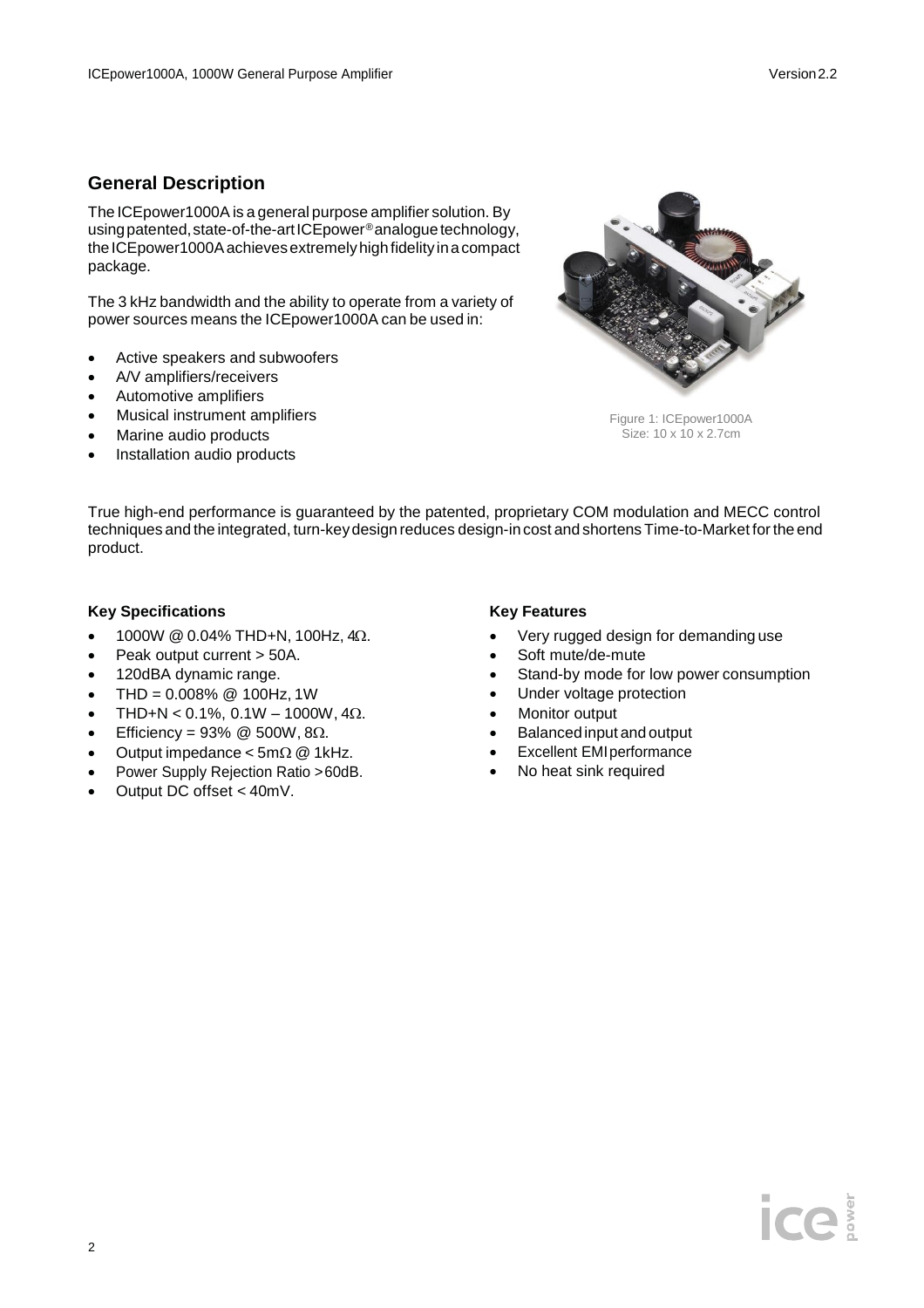# **Document History**

| Version | Date       | Revised by | Description                                                      |
|---------|------------|------------|------------------------------------------------------------------|
|         | 15-01-2018 |            | Address updated<br>Legal Notes updated<br>Document History added |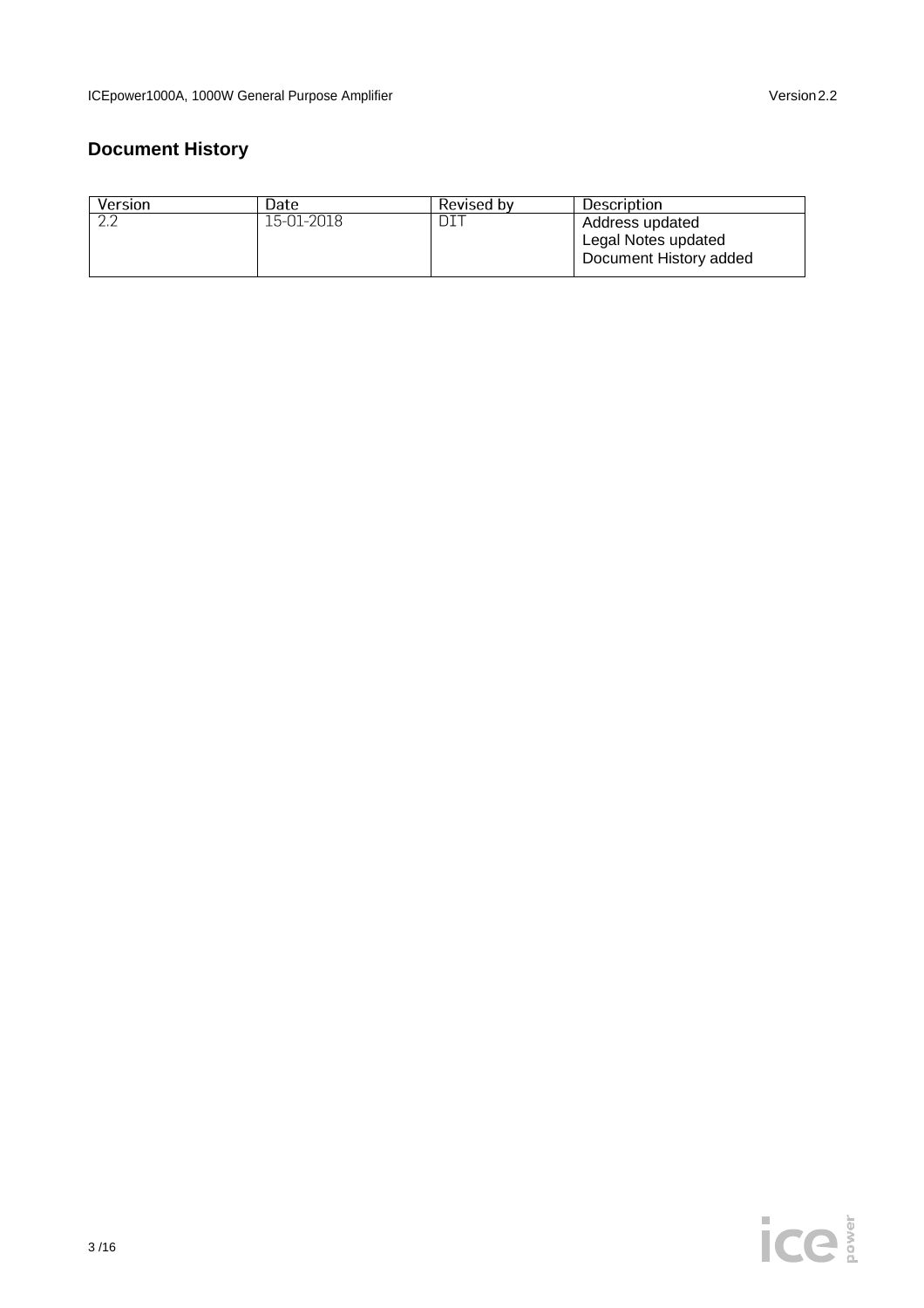## **Block Diagram**



Figure 2: ICEpower1000A block diagram.

## **Connection Diagram Figure 3: ICEpower1000A-IC connections.**



The plug interface of the ICEpower1000A has two industry standard connectors that have been selected for long-term reliability. The power AMP FAST-ON 928 492-4connector is used for power input and speaker output. The JST PH-connector is used for low level power supply, audio input and the control features.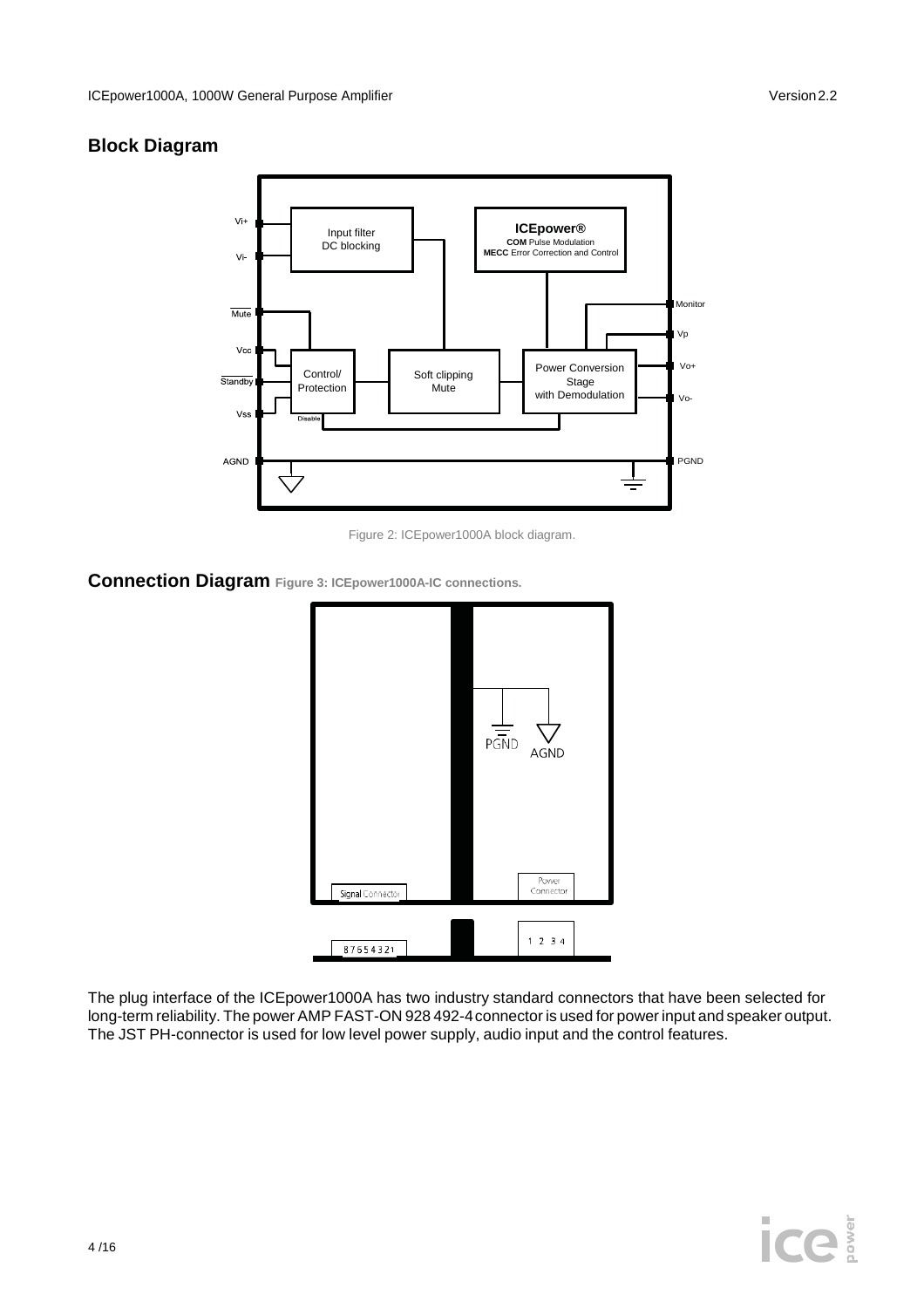#### **Power Connector Specification**

| Pin          | <b>Function</b> | <b>Description</b>                                           |
|--------------|-----------------|--------------------------------------------------------------|
|              | Vo-             | " Cold " balanced power output terminals. In phase with Vi - |
| $\mathbf{r}$ | Vo+             | "Hot "balanced power output terminals. In phase with Vi+     |
| -3           | <b>PGND</b>     | Power GND for the single ended power supply input Vp.        |
|              | Vp              | Power Supply (single) for the power stage                    |

Table 1: Power Connector Specification.

#### **Signal Connector Specification**

| <b>ICEpower*</b><br>Pin numbering | <b>Function</b> | <b>Description</b>                                   | $JST**$<br>Pin numbering |
|-----------------------------------|-----------------|------------------------------------------------------|--------------------------|
|                                   | Vcc             | Positive power supply input for the signal section.  |                          |
| 2                                 | Vss             | Negative power supply input for the signal section.  |                          |
| 3                                 | AGND            | Ground terminal for the signal section.              | Ⴌ                        |
| 4                                 | Monitor         | Unbalanced attenuated output signal.                 | 5                        |
| 5                                 | Vi+             | Positive input (balanced input buffer).              |                          |
| 6                                 | Vi-             | Negative input (balanced input buffer).              |                          |
|                                   | Mute            | Mute input (Internal pull-up).                       |                          |
| 8                                 | Standby         | Control pin for standby control. (Internal pull-up). |                          |

\* This pin numbering is used by ICEpower in all ICEpower documentation

\*\*This pinnumberingisusedbyJST-JSTis themanufacturerofthePHR-08connector.

Table 2: Signal Connector Specification.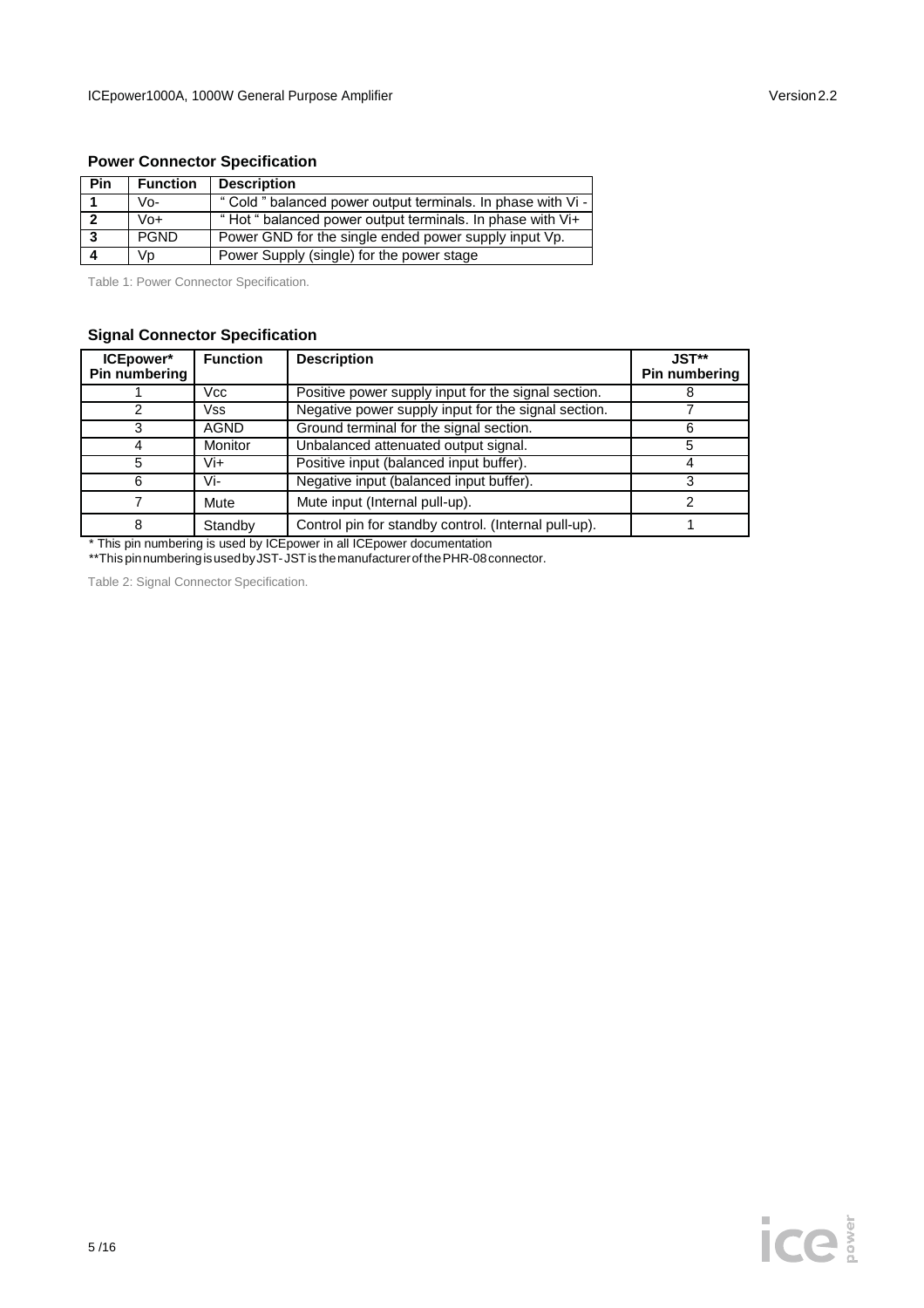## **Absolute Maximum Ratings**

Absolute maximum ratings indicate limits beyond which damage may occur.

| Symbol                | <b>Parameter</b>                      | Value | Unit       |
|-----------------------|---------------------------------------|-------|------------|
| Vp                    | Operating power supply level          | 135   |            |
| Vcc                   | Positive analog supply                | 15    |            |
| <b>Vss</b>            | Negative analog supply                | $-15$ |            |
| Vin                   | Maximum differential input voltage    | ±12   |            |
| I <sub>case</sub>     | Maximum case temperature              | 90    | ം          |
| ${\mathsf T}_{\rm a}$ | Maximum operating ambient temperature | 60    | °C         |
| $R_{th, case-rib}$    | Thermal resistance, case-rib          | 2     | <b>K/W</b> |
| $C_L$                 | Maximum capacitive loading            | 47    | nF         |

Table 3: Absolute Maximum ratings.

## **Electrical Specifications**

Unless otherwise specified, f=1kHz,  $P_0 = 1 \text{W}$ ,  $T_a = 25 \text{ °C}$ .<br>Symbol | Parameter | Conditions **Symbol Parameter Conditions Min Typ Max Unit Vp** Power Supply **Operation** 40 120 125 V **Vcc** Positive analog supply Deperation 10 12 15 V<br> **Vss** Negative analog supply Operation 10 -12 -15 V **Vss** Negative analog supply Operation -10 -12 -15<br> **P<sub>o</sub>** Output power @ 0.1%THD+N R<sub>i</sub> =4 $\Omega$ , Vp =120V 1000 **P<sup>O</sup>** Output power @ 0.1%THD+N  $10Hz < f < 1kHz$ (AES17 measurement filter)<sup>2)</sup>  $R_L = 4\Omega$ , Vp = 120V  $R_L = 6\Omega$ , Vp = 120V  $R_L$ =8 $\Omega$ , Vp =120V 1000 800 600 W **THD+N** THD+N in  $4\Omega$ (AES17 measurement filter)<sup>2)</sup>  $f = 100$ Hz, P<sub>O</sub> =1W 0.008 0.01 % **THD+N** Maximal THD+N in  $4\Omega$ (AES17 measurement filter)<sup>2)</sup>  $10$ Hz < f < 1kHz  $\frac{100mW}{Vp} = 120V$  $0.05$   $0.07$  % **IV<sub>p</sub>** Quiescent current Vp = 120V 20 35 40 mA<br> **IV**<sub>p\_standby Standby current Vp = 120V 1 mA</sub> **Iv** Standby current Vp = 120V 1 mA **IVcc Cuiescent current Vcc = 12V 200 230 mA**<br> **IV**<sub>Cc\_standby Standby current Vcc = 12V 35 mA</sub> **IVcc\_standby** Standby current Vcc = 12V 35 mA<br> **IVss** Quiescent current Vss = -12V 25 mA **IQuiescent current Vss = -12V 25 mA IVss\_Standby** Standby current Vss = -12V 25 mA **Faod Switching frequency**<br> **for Switching frequency range** Idle to full scale variation 270 300 350 kHz **f<sub>s</sub>** Switching frequency range  $\begin{array}{|c|c|c|c|c|}\n\hline\n\eta & Power Stage Efficiency & R_L = 8\Omega, P_O = 500W & 93 & \% \\
\hline\n\text{PSRR} & Power Supply Rejection Ratio & Voltaqe ripple @ & 60 & dB \\
\hline\n\end{array}$ **Power Supply Rejection Ratio** of Vp Voltage ripple @  $f = 100 - 120$  Hz 60 dB **V<sub>N, 0</sub>** Output referenced idle noise A-weighted 10Hz < f < 20kHz 70 80 100  $\mu$ V **VOFF, Diff** Differential offset on output terminals Input terminated. ±40 mV **V<sub>OFF, CM</sub>** Common mode offset on output terminals Input terminated.  $VP / 2$   $\pm 10\%$  V **A<sub>v</sub>** Nominal Voltage Gain 1kHz 27.8 28.1 28.4 dB<br> **f** Frequency response 20-1kHz, all loads  $\pm 0.5$   $\pm 1$  dB **f**  $\left| \text{Frequency response} \right|$   $\left| 20 - 1 \text{kHz, all loads} \right|$   $\left| \text{ } \pm 0.5 \right|$   $\pm 1$  $f_u$  Upper bandwidth limit  $(-3dB)$  R<sub>L</sub> = 4 $\Omega$  3 kHz **f**<sub>l</sub> Lower bandwidth limit (-3dB)  $R_{L} = 4\Omega$  Hz  $Z_o$  Output impedance  $f = 1kHz$  5 10 m $\Omega$  $Z_L$  Load impedance range 2 4  $\equiv \Omega$ **D** Dynamic range A-weighted 120 dB

Table 4: Electrical Specifications.

2) AES 17, 22 kHz 7<sup>th</sup>order Audio Precision measurement filter is used.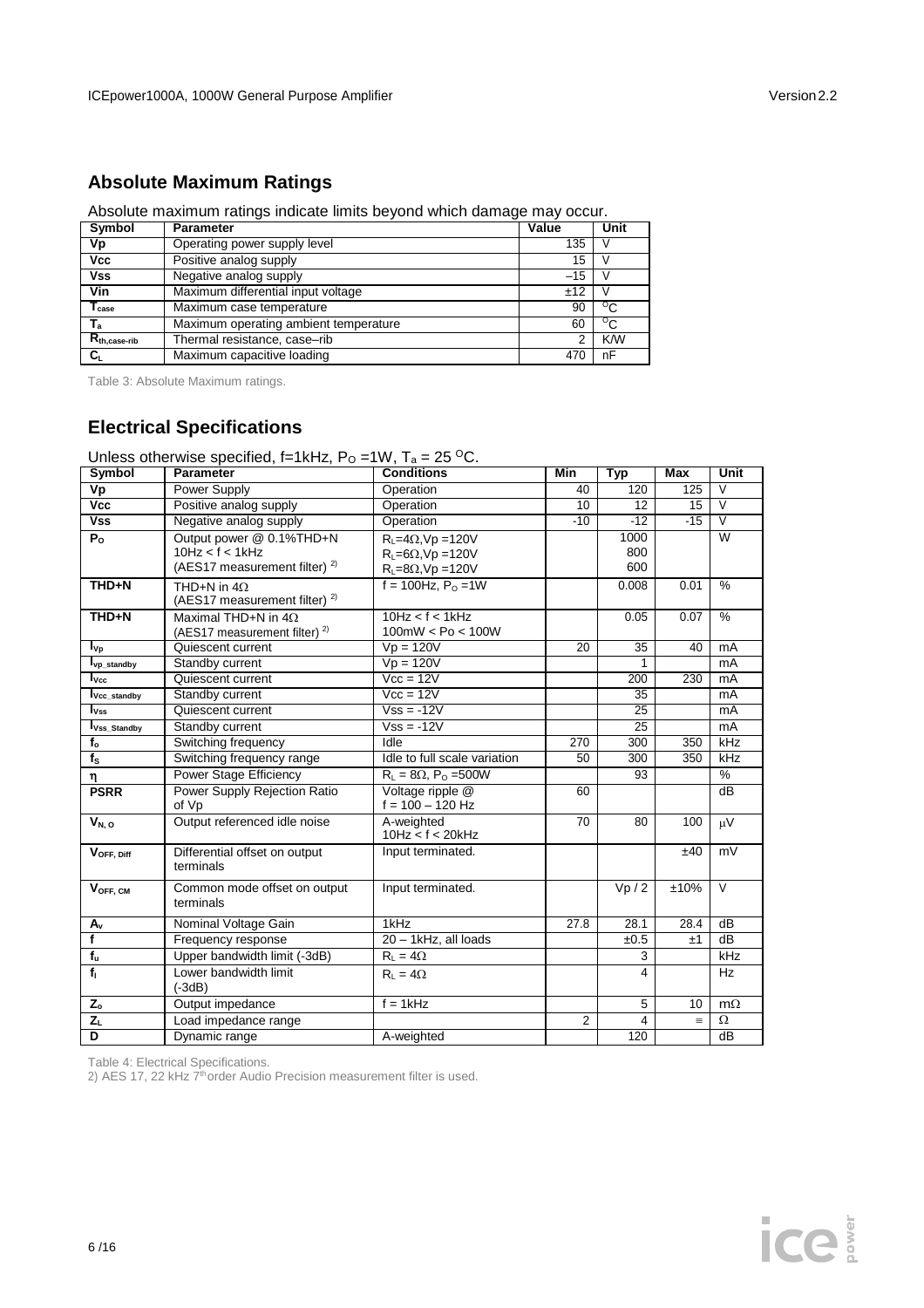## **Timing Specifications**

| <b>Symbol</b>     | <b>Parameter</b>         | <b>Conditions</b>                                                       | Min | Typ | Max | Unit |
|-------------------|--------------------------|-------------------------------------------------------------------------|-----|-----|-----|------|
| $t_{sd}$          | Switching start up delay | Time from when all power supplies<br>$3)$ are within operational limits | 200 | 250 | 300 | ms   |
| ւ<br>bdm          | Output delay             | Time delay to signal $3$                                                | 350 | 400 | 500 | ms   |
| $\mathbf{r_{md}}$ | Mute delay               | Time delay to mute $3$ )                                                | 30  | 50  | 100 | ms   |
| ldmd              | De-mute delay            | Time to demute $3$                                                      | 300 | 350 | 400 | ms   |
| <sup>L</sup> psd  | Shutdown delay           | Supply failure or Standby pin 3)                                        |     |     | 5   | μS   |

Table 5: Timing Specifications.

3) For details see Figure 13 and 14.



# **Typical Performance Characteristics**

Figure 4: Frequency response in 4 $\Omega$ , 8 $\Omega$ , 16 $\Omega$  and open load. Top – amplitude. Bottom – phase.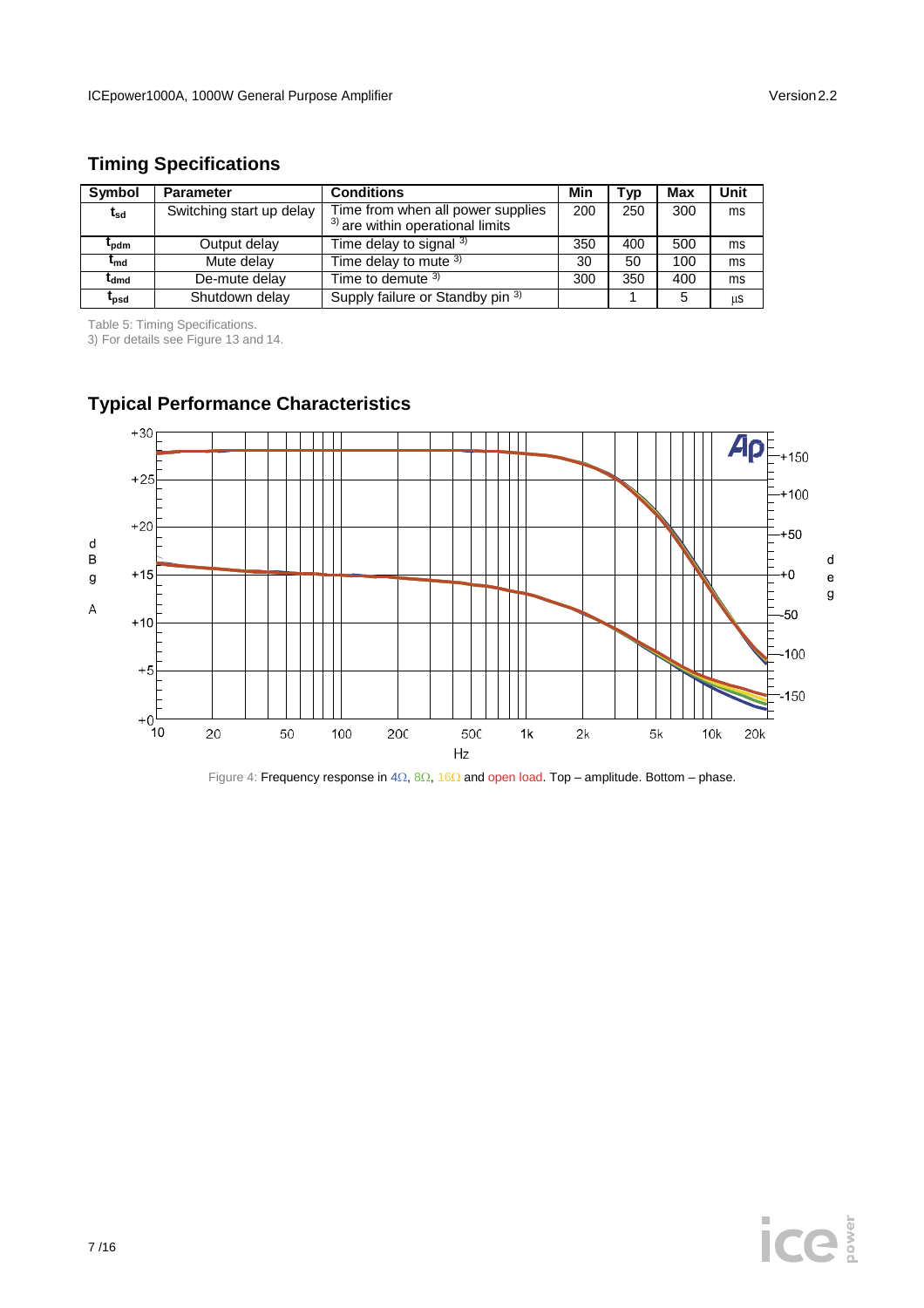#### **Efficiency vs. Output Power**



Figure 5: Efficiency vs. output power (16 $\Omega$ ).



Figure 6: Efficiency vs. output power (8 $\Omega$ ).



Figure 7: Efficiency vs. output power (4 $\Omega$ ).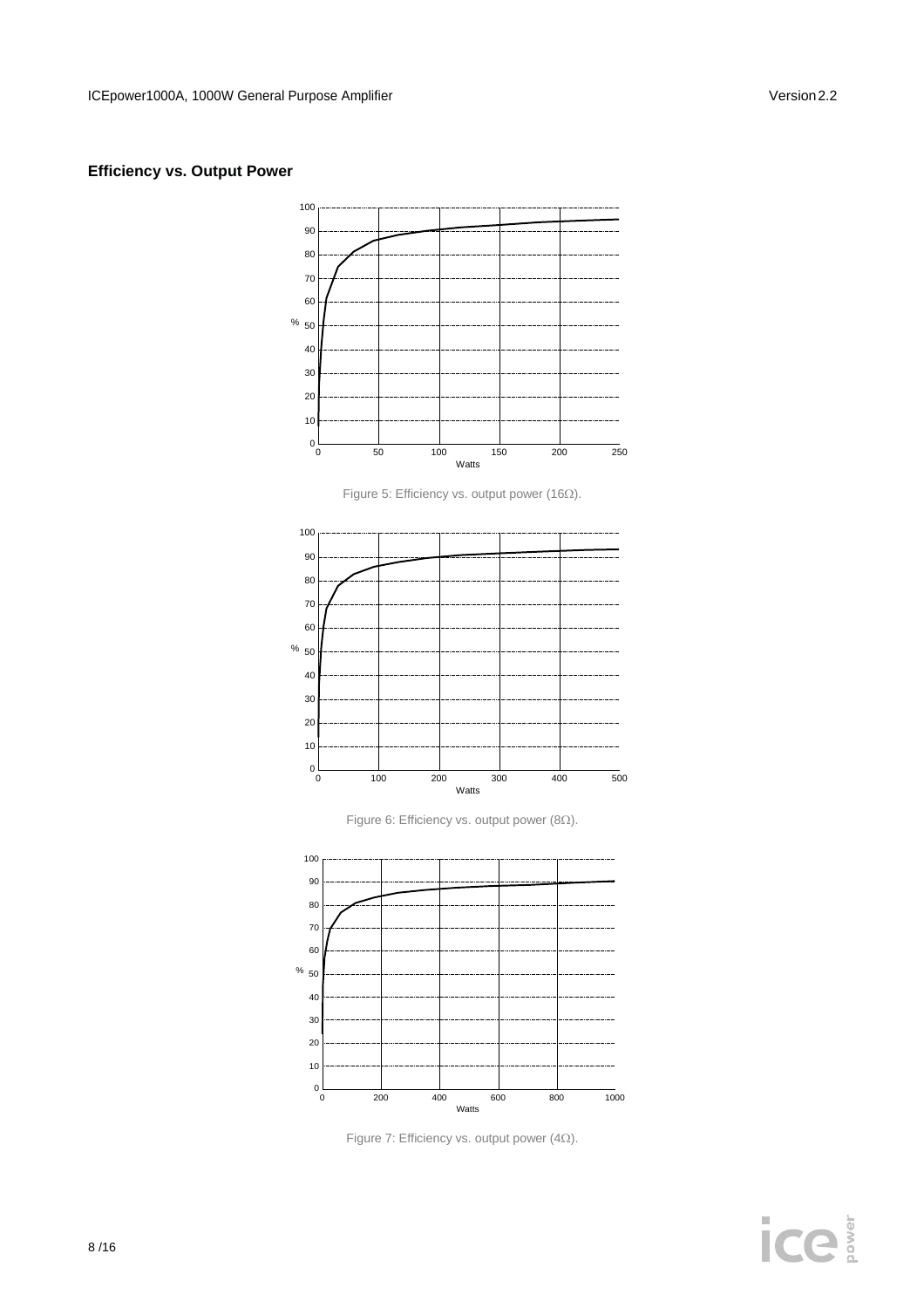

#### **Harmonic Distortion & Noise**

f = 1kHz.  $P_0$  = 1W. 4 $\Omega$  loading. THD = 0.008%.

 $\begin{picture}(180,10) \put(0,0){\vector(1,0){100}} \put(10,0){\vector(1,0){100}} \put(10,0){\vector(1,0){100}} \put(10,0){\vector(1,0){100}} \put(10,0){\vector(1,0){100}} \put(10,0){\vector(1,0){100}} \put(10,0){\vector(1,0){100}} \put(10,0){\vector(1,0){100}} \put(10,0){\vector(1,0){100}} \put(10,0){\vector(1,0){100}} \put(10,0){\vector(1,0){100}}$ 5k<br>Hz

Figure 8: Harmonic Distortion & Noise. 4) AES 17, 22 kHz 7<sup>th</sup>order Audio Precision measurement filter is used.

 $-111$  $-12$  $-130$  $-140$  $-150$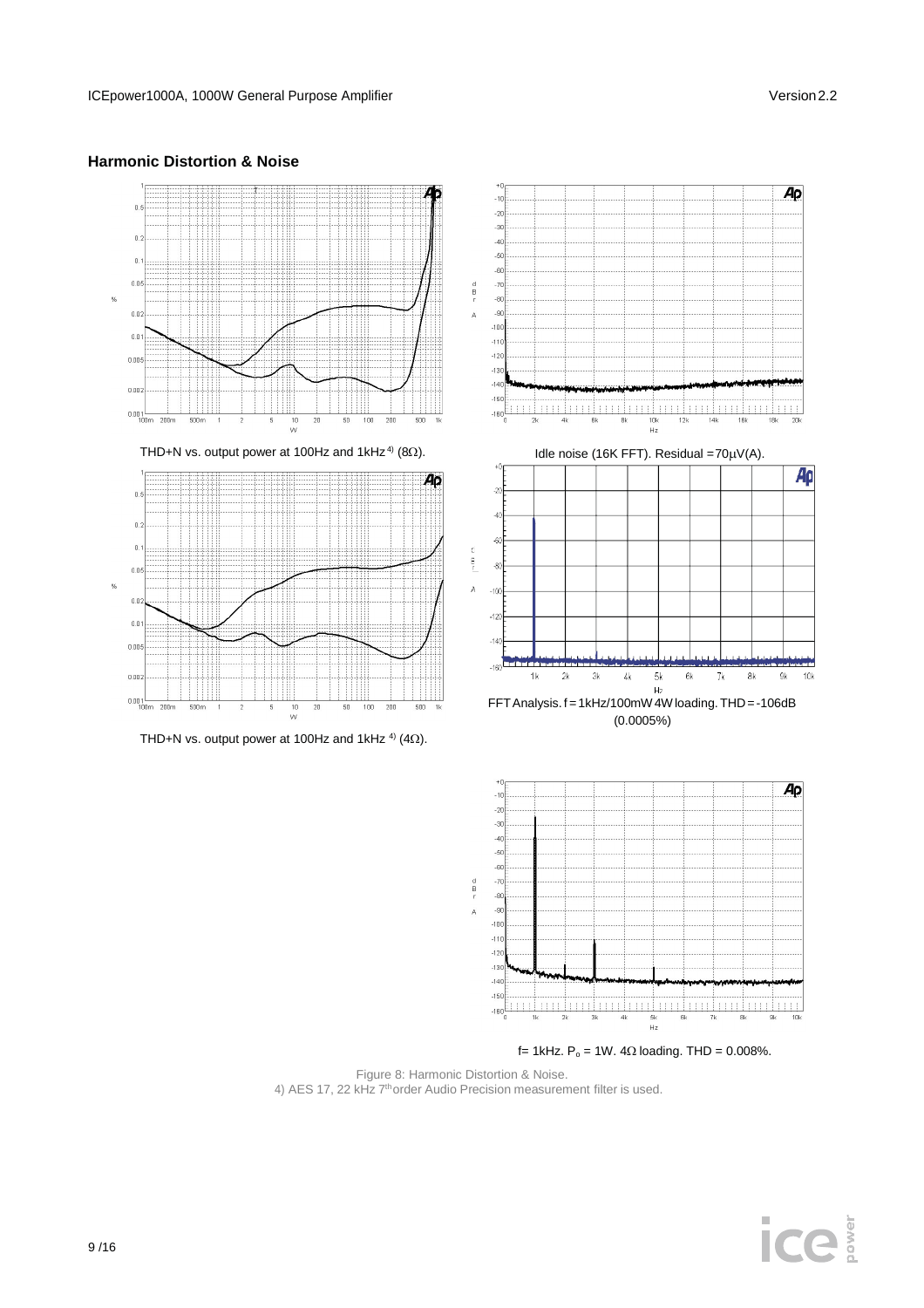## **Application Information**

To simplifyproduct development, the ICEpower1000Ais designed as a "complete" component electricallyand mechanically. A typical ICEpower1000A component application is a single channel application (e.g. an active subwoofer system). An example is shown in Figure 9.



#### **Input/Output Interfaces**

The balanced input section provides signal buffering and anti-alias filtering.The balanced configuration helps to avoid hum and noise pick-up. If an unbalanced input be preferred this can be set by shorting Vi- and AGND.



Figure 10: Balanced input buffer / anti-aliasing filter

The anti-aliasing filter bandwidth is 100 kHz and the filter characteristics are shaped to match the power amplification section. The audio bandwidth is 3 kHz and the input impedance is approximately  $8k\Omega$  over the audio bandwidth. This presents an acceptable load for most pre-amps, active crossover outputs etc.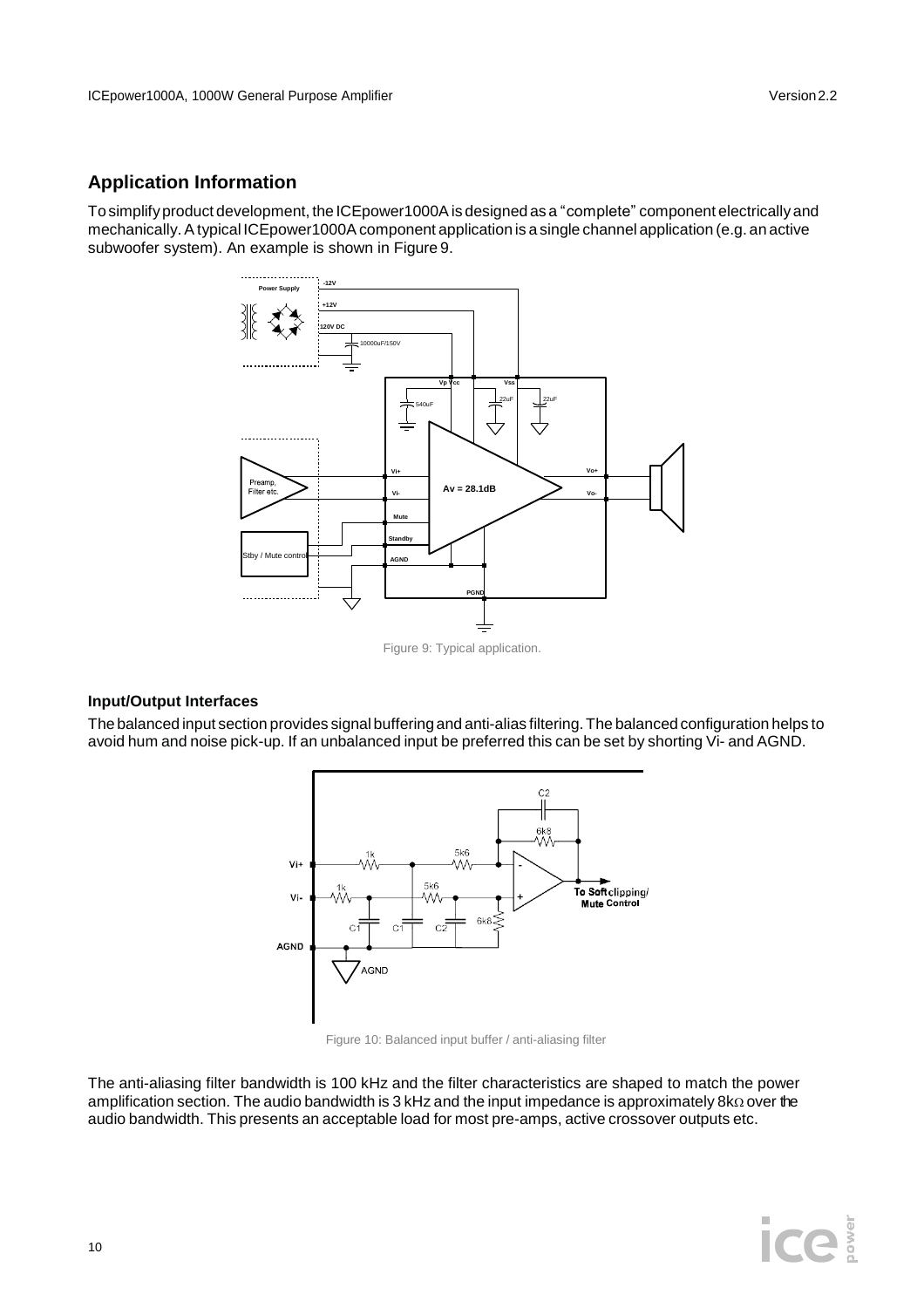#### **Output Stage**

The output stage is a bridge topology with a 2nd order filter. This leads to a balanced power output on the  $\,$ terminals Vo+ and Vo-. The filter design is a part of the proprietary MECC topology and has been chosen as a compromise between demodulation, efficiency and filter volume.



Figure 11: Output filter section with compensating Zobel network.

The essential output characteristics are:

- The output impedance is below  $25m\Omega \otimes 6$  kHz.
- The output residual basically consists of a single frequency component at the carrier fundamental of approximately300kHz. In a standard application set-up, the output characteristics lead to compliance with the EN and FCC directives on EMI.
- The system bandwidth is 3 kHz with a  $4\Omega$  load.

The ICEpower1000A is designed to have low output impedance at all frequencies (see Figure 4) and thus be unaffected by loading characteristics. Care should however be taken with *purely* capacitive loads. The ICEpower1000Ais designed tobestable with purely capacitive loads up to100nF. Higher capacitive loads may compromise stability and thus damage the device.

**Warning!** The balanced speaker outputs are both "hot" with a common-mode DC level equal to Vp/2. Always use balanced probes for monitoring and measurements. Shorting one of the terminals to ground results in an over current situation. As the module has no internal current limiter even a brief short circuit (phase-to-phase or phase-to-GND) will damage the device beyond repair. Current limiting circuitry must be connected externally.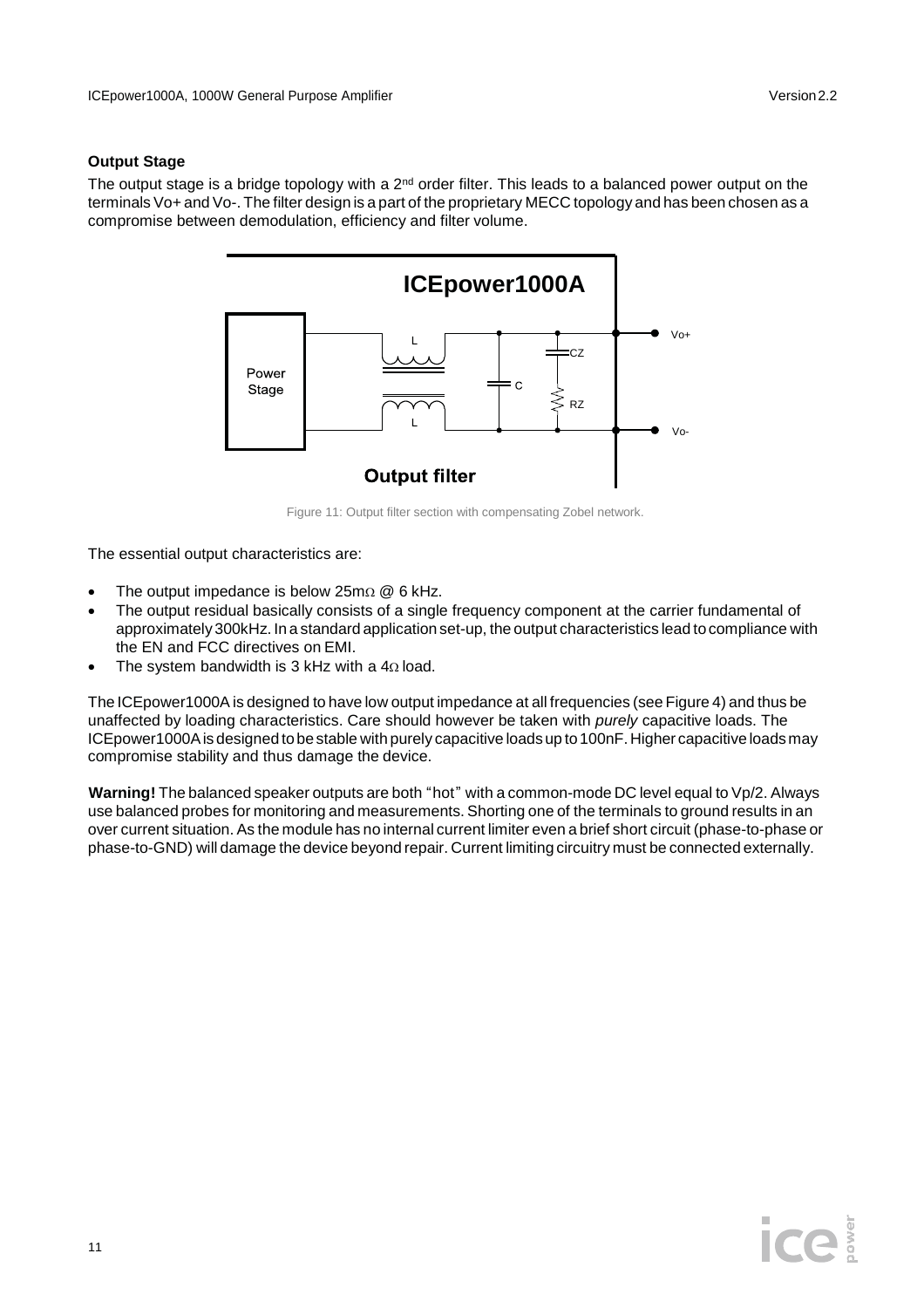## **Operational Timing Diagram**

The power supply input pins, the Standby pin and the Mute pin control the ICEpower1000A. If the supplies are not above their minimum values the amplifier will enter standby mode. The amplifier can be forced into standby mode by pulling the standby pin low. The Mute pin will not stop the switching of the amplifier, but attenuates the output signal by 60dB when pulled low.



Figure 12: Mute and demute timing definitions.



Figure 13: Supply start-up and shut down timing definitions.

#### **Power-up Sequence**

The power supplies control power-up of the ICEpower 1000A. When the power supplies reach operational power levels the switching output stage is enabled with a 50% duty-cycle (zero modulation). To ensure power supply stability before start-up, a propagation delay of  $t_{sd}= 250$ ms (typical value) has been introduced. The builtin mute function subsequently releases the input signal with a timed delay of  $t_{dmd}$  = 350ms for a soft, controlled start-up sequence. The total delay from power is applied until full signal amplification is available is thus 600ms.

#### **Power-down Sequence**

The module will enter standby mode if:

- 1. One of the power supplies drops below the minimum acceptable level or falls out completely.
- 2. The standby pin is pulled low.

In either case the ICEpower1000A will shut off instantly  $(1\mu s)$  by muting the signal and disabling the output stage. After a power-down, meaning when the standby pin is released and/or the power supplies return to nominal values, the ICE power1000A will power up using the standard power-up sequence as described above.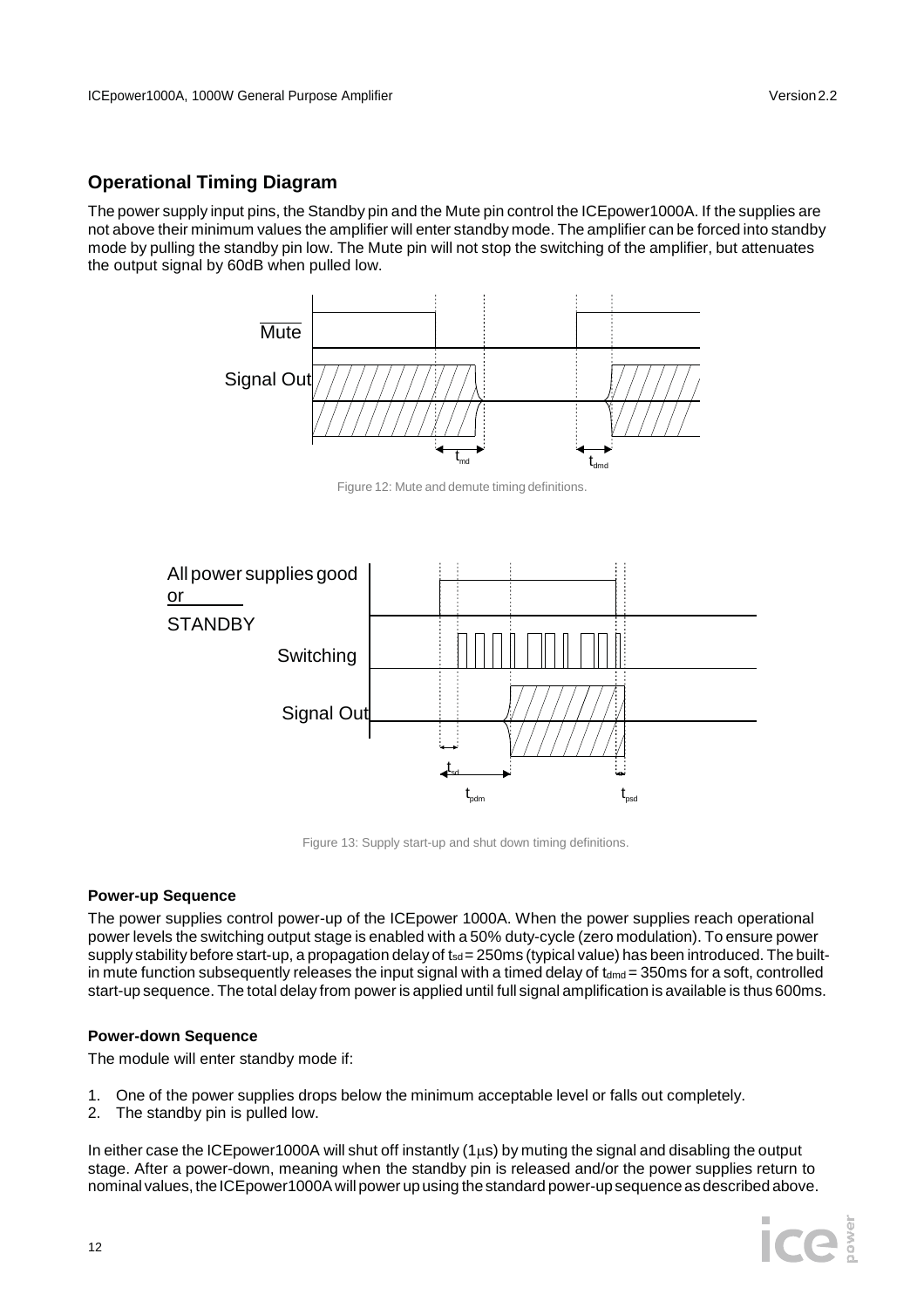## **Features**

#### **Mute Control**

The mute function has been implemented to allow soft mute/de-mute of the module. The recommended external interface circuit for this pin can be seen on Figure 14. Timing specifications are only valid with the interface shown.



Figure 14: Interface and simplified internal circuit for the MUTE pin.

#### **Standby Control**

The Standby pin can be used to put the module in a low power consumption mode. Pulling the standby pin low sets the standby mode. This function allows quick shutdown of the module and can be used for protection of the module. The recommended external circuit is shown in Figure 15. The timing specifications are only valid with the interface circuit shown.



Figure 15: Interface and simplified internal circuit for STANDBY pin.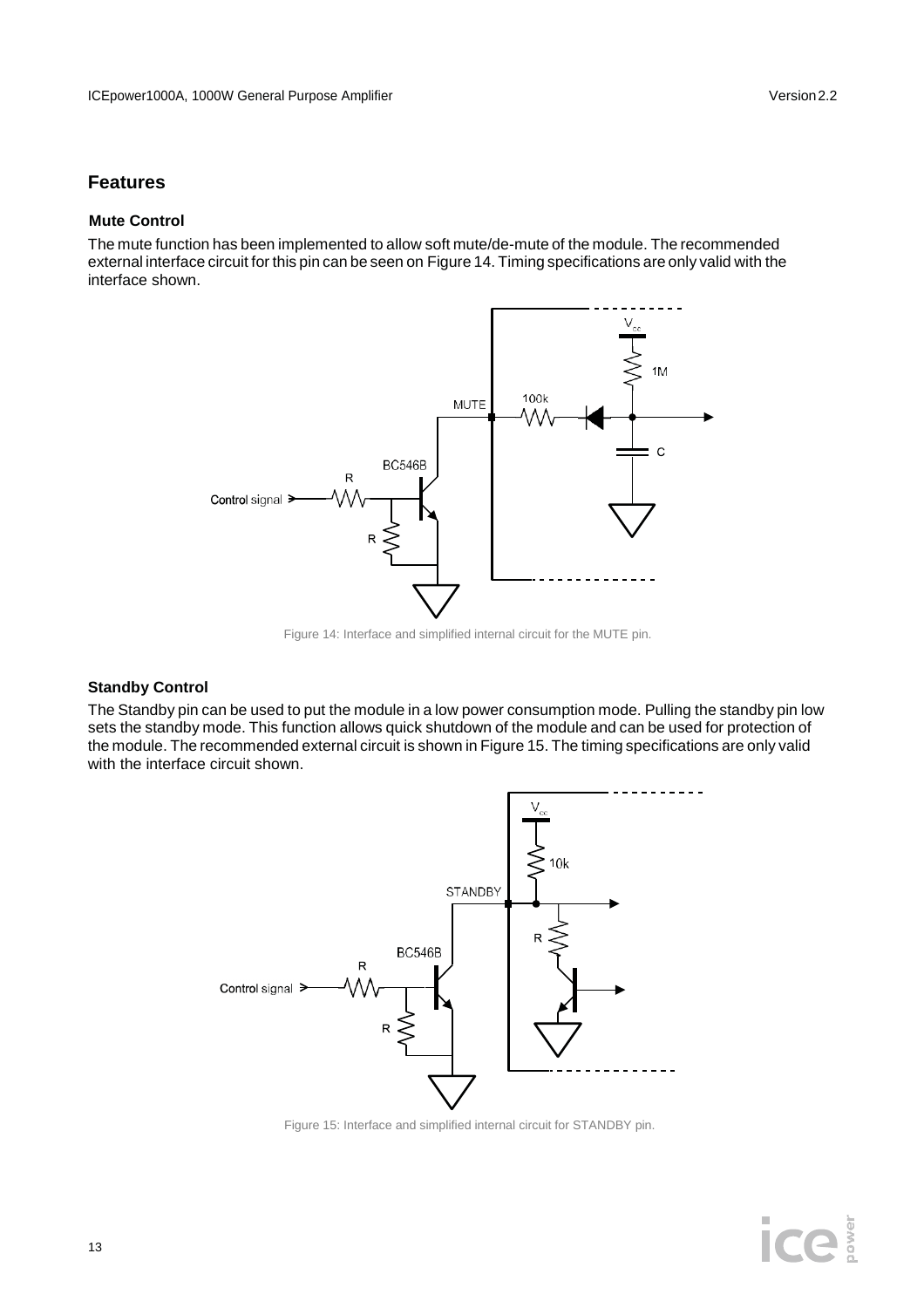#### **Monitor Output**

The monitor output has been implemented as an attenuated, ground referenced version of the balanced output signal. The internal output circuit of this output is shown in Figure 16. The bandwidth for the monitor output is limited to 45 kHz.



Figure 16: Internal circuitry of the monitor output.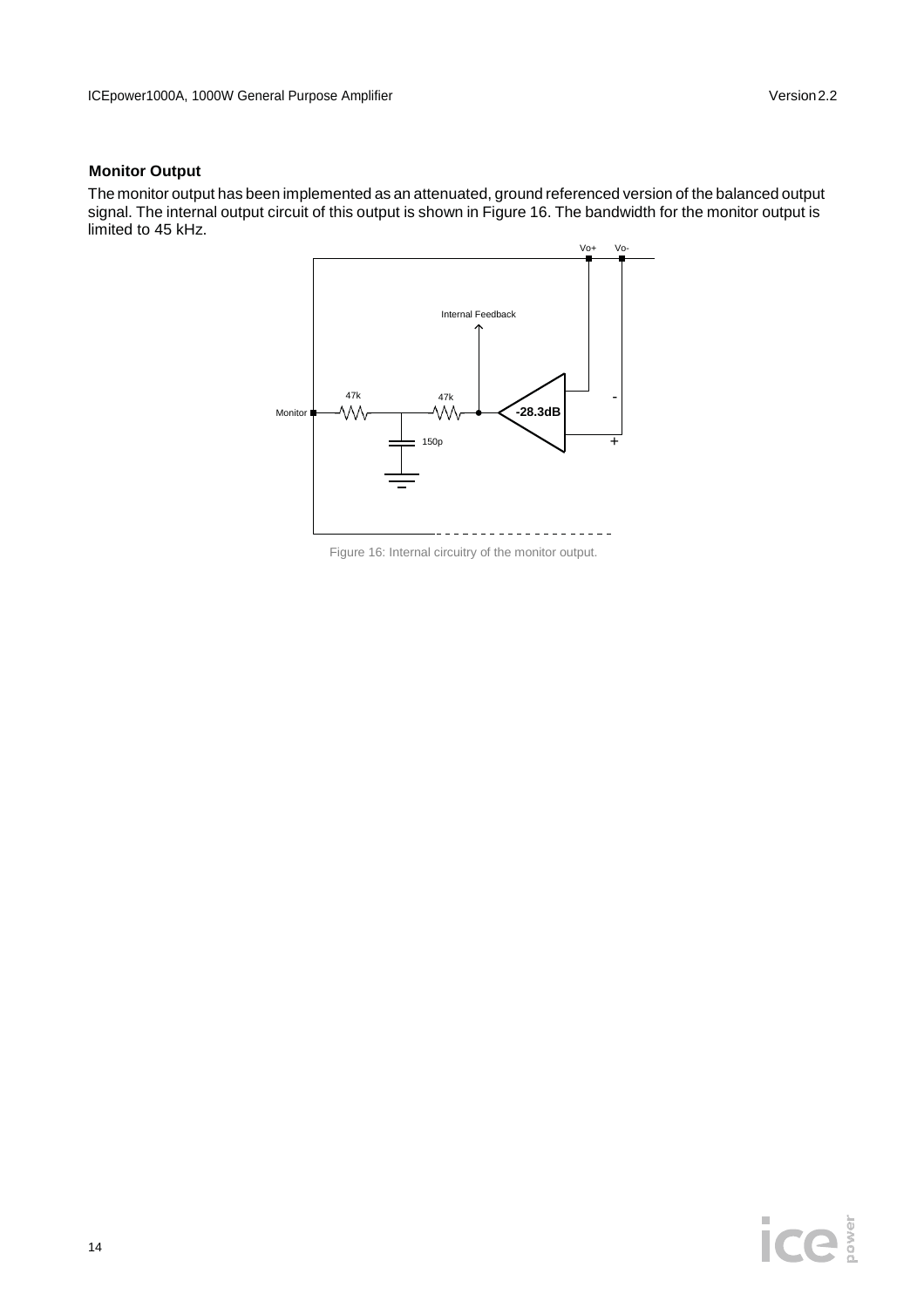## **Thermal Design**

Thermaldesignisgenerallyagreat challengeinpoweramplifier systems.Linearamplifierdesignsoperatingin class A or AB are normally very inefficient and therefore equipped with extensive heat sinking to keep the transistor junction temperature low. The ICEpower1000A is based on highly efficient ICEpower switching technology providing high overall efficiency characteristics at all levels of operation. Referto the efficiency vs. output power graph in the section "Typical performance characteristics" for more information.

With Rth, case-rib = 2 K/W the heat sink can be designed using normal thermal design considerations. Mounting the ICEpower1000A to an aluminium backplane or enclosure is normally sufficient to ensure trouble-free operation even under continuous loading. Please note that the module relies on both the heat sink and the ambient air for cooling and so it must be ensured that neither Tcase nor Ta is exceeded during operation. The ICEpower1000A has no thermal shutdown feature and a suitable thermal monitoring circuit must be connected externally if the application requires protection against thermal overload.

### **Power Supply**

The ICE power 1000A has excellent power supply rejection on the main supply line  $(V_0)$  due to the use of ICEpower's patented COM modulation, and as such there are no specific requirements for power supply stabilization. The ICEpower1000A runs well even on an unstabilized supply, linear or switch-mode, with several volts of ripple. The COM modulation technology also means that power supply bypassing and layout are not critical and that poor layouts will not cause stability problems as can be the case in linear amplifier designs.

The analog  $V_{\text{cc}}$  and  $V_{\text{ss}}$  supply lines must be regulated. Noise and ripple on these supplies will directly affect overall system performance and voltages exceeding 15V on either line will damage the device.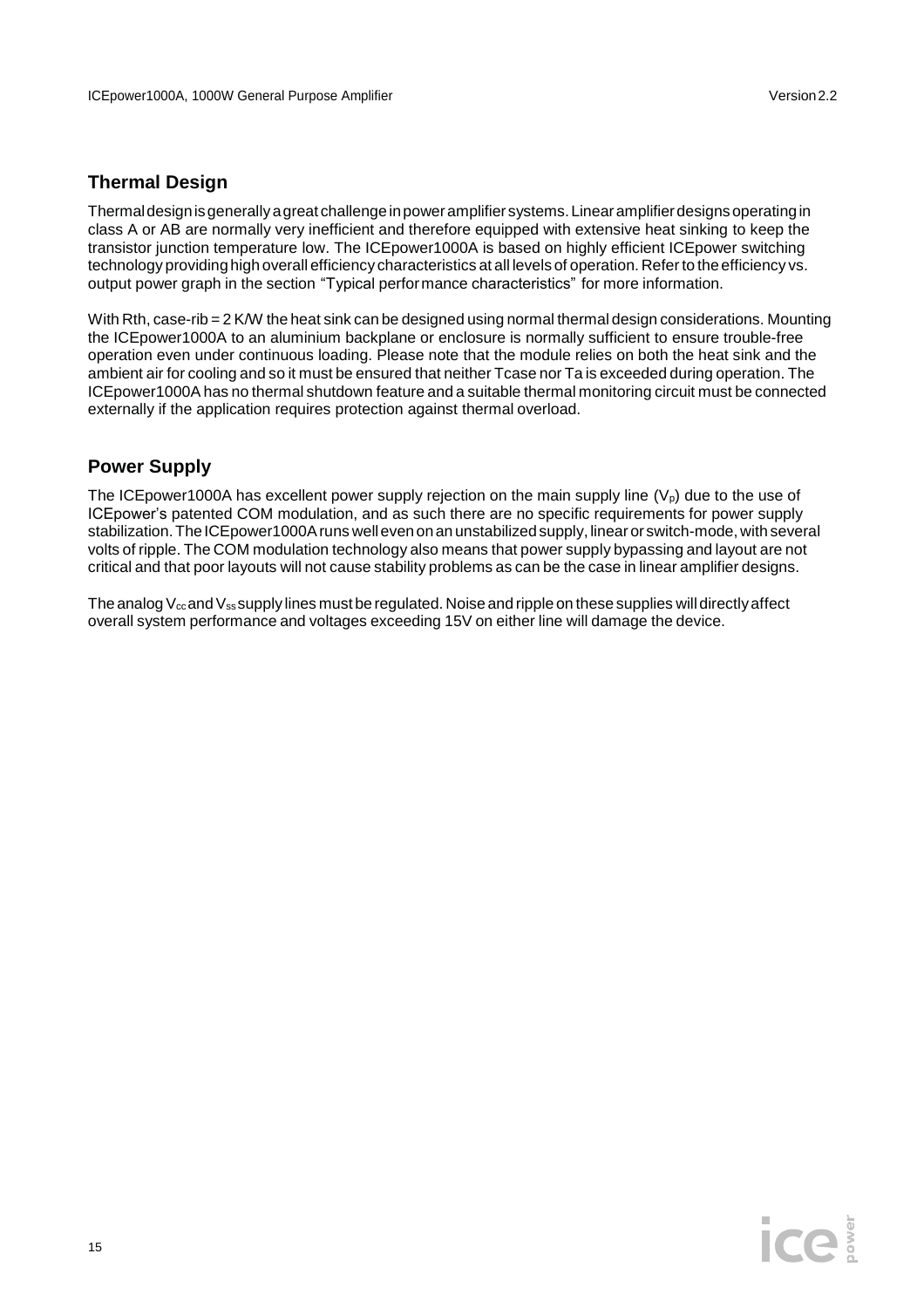## **Physical Dimensions**











Figure 17: Physical Dimensions, ICEpower1000A-IC.